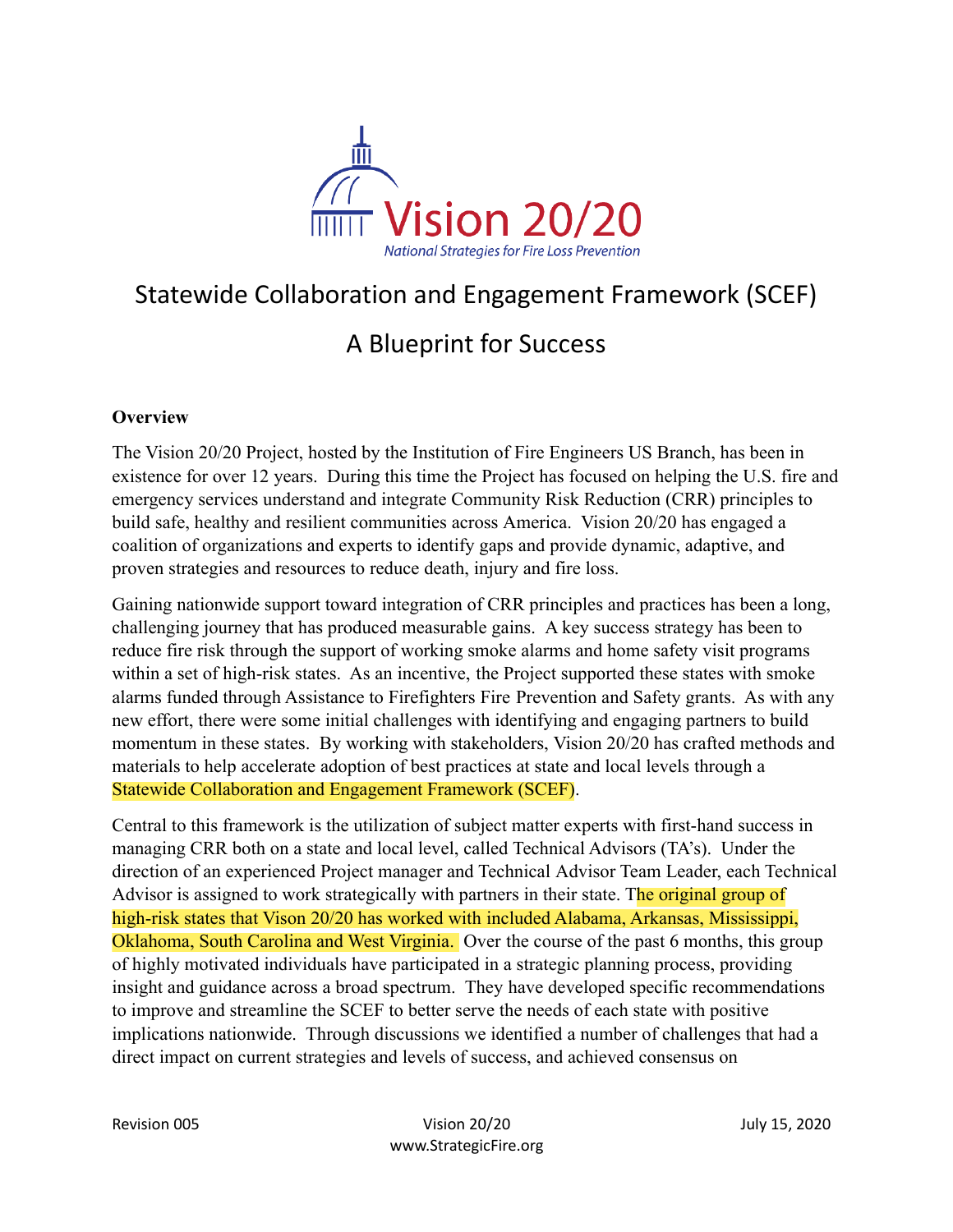modifications that provide pathways for retention, engagement, goal-setting, incentives and sustainability. The program is now better defined, with direction and objectives for the technical advisory group to increase participation and engagement in these state partnerships. During this time, we also took measured steps to add a number of new states to the SCEF and will continue planning for scalability and focus on growth towards a national effort.

The strategic planning process that defined the Statewide Collaboration and Engagement Framework (SCEF), focuses on SMART goals and objectives to address the challenges of statewide planning and implementation. These efforts coincided with the Vision 20/20 Steering Committee strategic planning meetings to bring our statewide efforts into a parallel track with the overall mission, vision and values and long-term goals and objectives of the Vision 20/20 Project.

#### **Statewide Collaboration and Engagement Framework (SCEF) Vision**

To build a national coalition of states engaged in adopting and implementing best practices in Community Risk Reduction using inclusive and diverse teams to achieve measurable and sustainable results in building safe, healthy and resilient communities.

#### **Statewide Collaboration and Engagement Framework (SCEF) Goals**

- Increase the number of working smoke alarms in the United States,
- Increase the knowledge surrounding the principles and practices of CRR,
- Integrate CRR and risk management into all disciplines within the U.S. fire and emergency services,
- Bring diversity and inclusiveness to CRR discussions at the State and National level,
- Foster a supportive environment for cultural change across the fire service to support CRR and,
- Build a nationwide coalition of diverse teams to address emerging issues and support legislation for safer, healthy and resilient communities

# **Statewide Collaboration and Engagement Framework (SCEF) Objectives**

- Identify state partners interested in developing a collaborative approach to stakeholder involvement on the CRR level
- Assist in the formative and process phases of collaborative CRR efforts
- Identify a matrix to evaluate the current landscape and capabilities within any state
- Focus on the core principles and practices of CRR to incorporate risk assessments and planning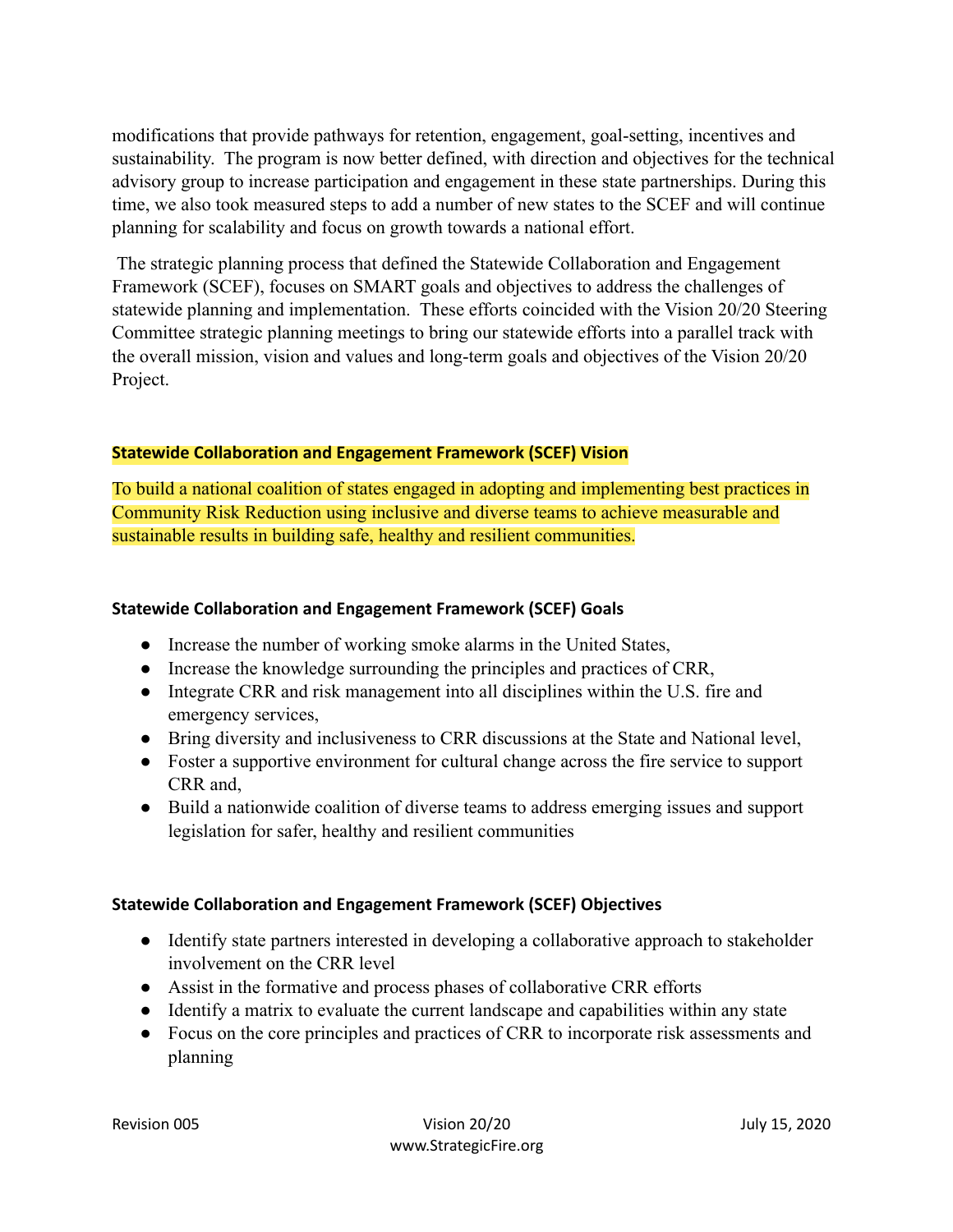- Provide facilitation, training and guidance for Statewide Community Risk Assessments, CRR strategic planning and sustainability
- Identify strategies to have states progressively move across the matrix to the next level through well-defined goals and objectives
- Drive sustainable statewide efforts by building collaborative, diverse and inclusive teams that provide a pathway to sustainability
- Incentivize states for their participation through grant funded smoke alarms, provide access to training courses, guides, access to a national peer network of like-minded fire service groups and teams, participation in National CRR Summits held every 2 years at the Vision 20/20 symposium as well as other program incentives and materials
- Engage and develop SCEF national partners to assist in building sustainable funding for these efforts
- Provide recognition and incentives for statewide teams based on matrix assessment and progression
- Capture best practices and lessons learned to incorporate into Vision 20/20's State Guide to Supporting Community Risk Reduction Programs
- Build a coalition of national partners to provide support to states to gain momentum for national integration of CRR
- Provide opportunities for evaluation and measurement on a national level
- Develop an unparalleled national network to evaluate emerging issues and provide legislative support

# **Summary**

The Statewide Collaboration and Engagement Framework provides a vision for the future integration of Community Risk Reduction across the U.S. fire and emergency services. When looking strategically at Vision 20/20's efforts over the past dozen years, a strong focus has been placed on various strategies, including increasing the number of working smoke alarms, reducing fire loss and related fatalities across the nation, building knowledge and understanding of the principles and practices of CRR and highlighting the importance of collaboration in our efforts. In working with a set of high-risk states, the Vision 20/20 Project along with our team of Technical Advisors undertook to reevaluate the mission and goals of these statewide efforts. Incorporating lessons learned, a pathway to generate a focused effort towards building a set of achievable goals and objectives to drive mission success is now available. The ability to reimagine our future in respect to a set of complex educational, technical, logistical and cultural issues has produced an innovative, forward-leaning and visionary approach to break down the complexity of these issues and serve as a catalyst for sustainable results.

The new Statewide Collaboration and Engagement Framework builds upon the lessons learned and acknowledges the fact that each state is unique. Each brings its own set of assets and needs, requiring a nuanced and customized approach. The framework is adaptable to address the